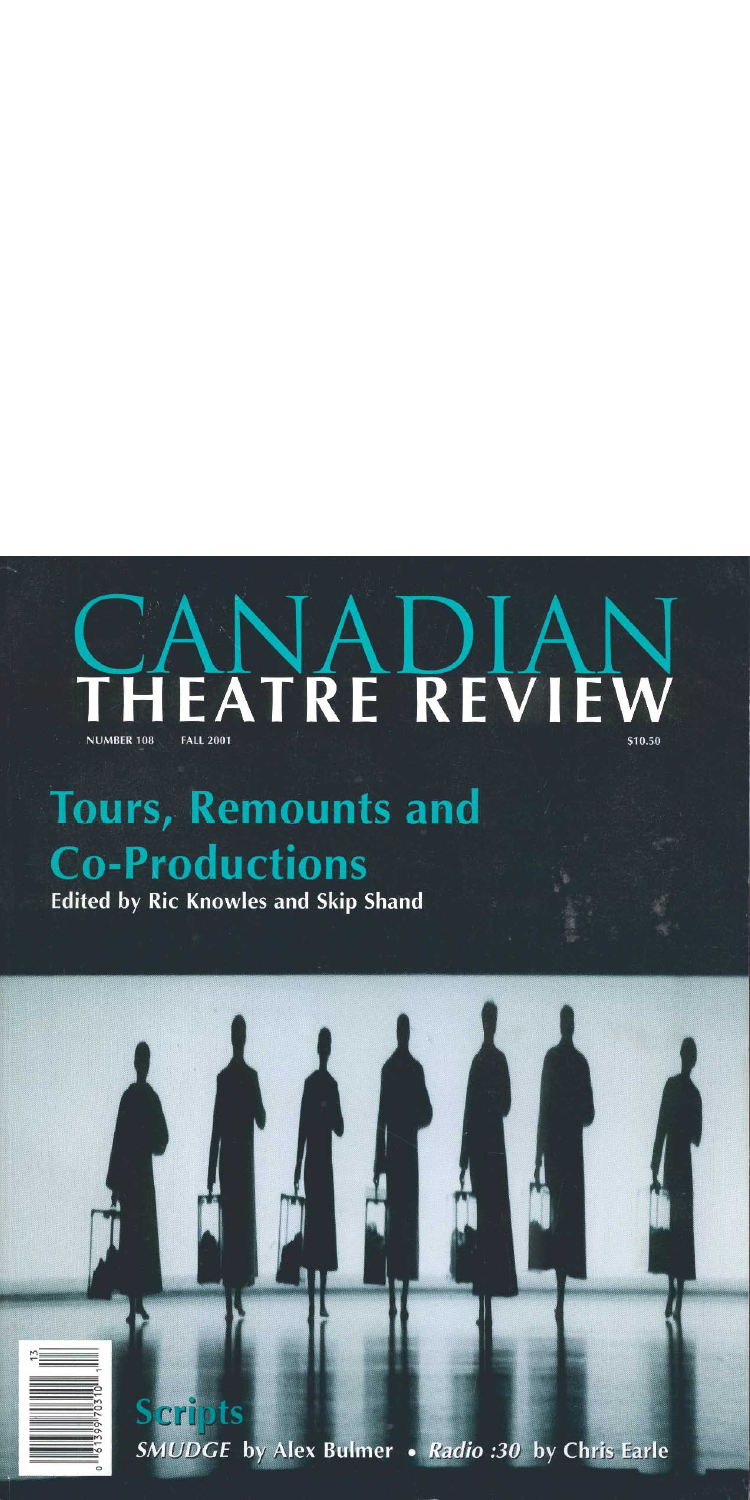#### **Published in Canadian Theatre Review - Issue 108, Fall 2001**

#### **To see more articles and book reviews from this and other journals visit UTPJOURNALS online at UTPJOURNALS.com.**

#### **Inventing Kopernikus**

A Retrospective Journal

#### **Guillaume Bernardi**

*L'enracinement est peut-être le besoin le plus important et le plus méconnu de l'âme humaine.*

[To be rooted is perhaps the most important and least recognized need of the human soul.]

*Simone Weil*

#### **Montreal, 26 April 2001**

Opening night of Claude Vivier's opera Kopernikus at the Théâtre Maisonneuve, Place des Arts. We have been performing it in a few Canadian and European cities since August 2000.<sup>1</sup> This is by far the biggest and most prestigious hall in which we have performed: it seats nearly 1,200 people. Probably way too big for a chamber piece like Kopernikus. By now the performers and the technical team know the piece very well. It should be an easy remount.

It's not. Pascal Rophé, the original conductor and music director, couldn't make the Montreal dates. He has been replaced by another French conductor, Olivier Desjours. Their temperaments are very different: Pascal very clear, with a strong sense of authority, his tempi quite fast; Olivier, softer, more lyrical, but also a bit indecisive; his tempi are slower and tend to vary. The singers hate that. They have already had to adapt to a much larger stage. The set, the mysterious dark room imagined by Emmanuel Clolus, so small when adapted to the tiny stage of the Huddersfield Festival in England, has had to be enlarged here and looks monumental. Much of the blocking has had to be readjusted in just a couple of rehearsals. The singers are very stressed out by these changes.

For the Montreal-based performers, tenor Michiel Schrey and bass-baritone Simon Fournier, the tension is even greater. That can be good. Stanislas Nordey, the director, always encouraged Simon to keep improvising in one of his duos with the central character, Agni. During the tour, some acting habits settled in. Here in Montreal, Simon really does improvise; he wants to show his best. It's thrilling to watch him, but his partner, alto Shaunaid Amette, looks a bit overwhelmed by his exuberance. She is jet-lagged. She flew in from England just a couple of days ago and has a cold.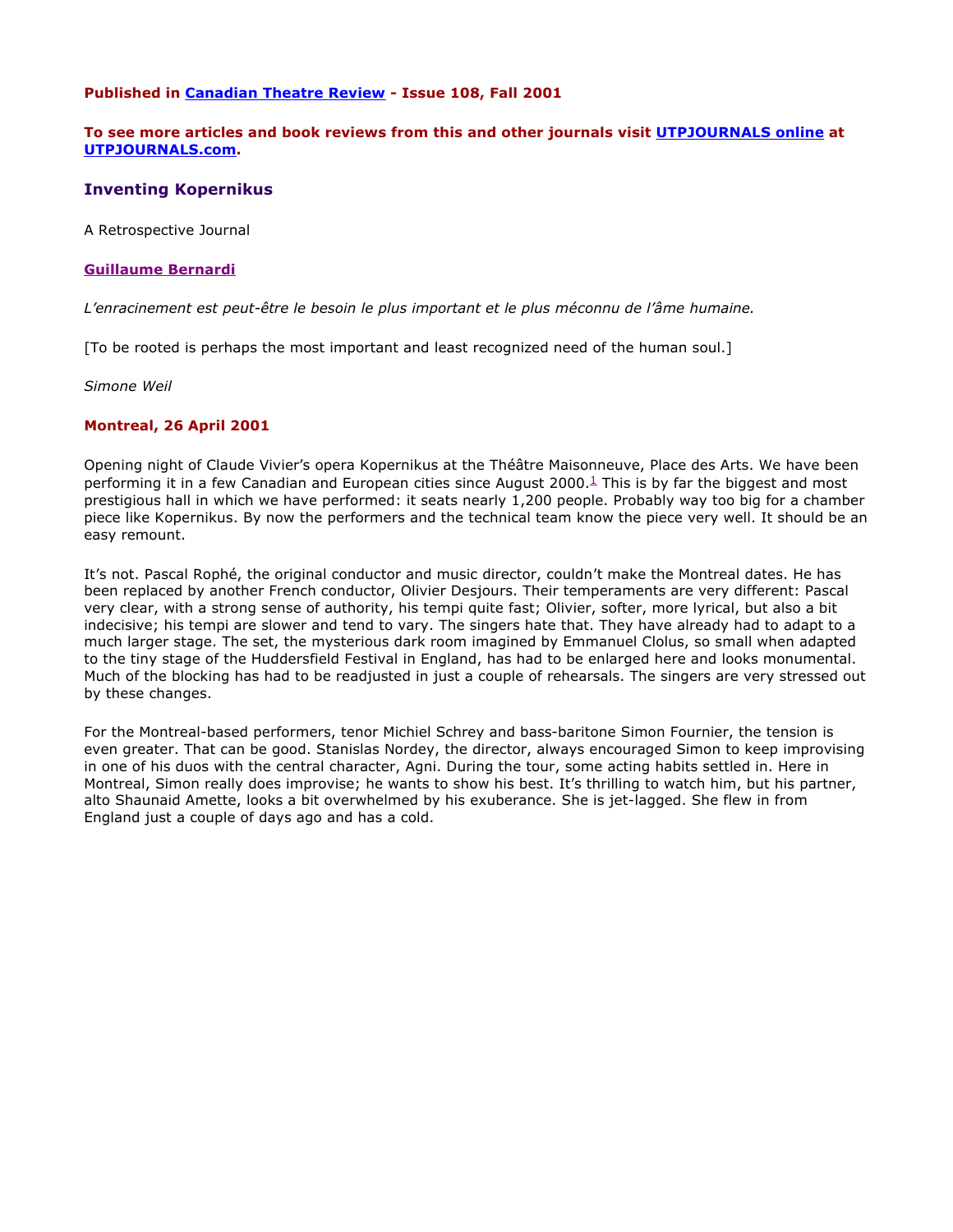

Kopernikus has come home. Shaunaid Amette, Michael Shrey and Ian Funk in Autumn Leaf Performance's production of Claude Vivier's opera Kopernikus in Montreal, directed by Stanislas Nordey. Photo: Yves Renaud

Technically, the show is in very good shape. The delicate flying in and out of the back wall, the quick change of costume for all singers between Acts One and Two run very smoothly. The Opéra de Montréal technicians are excellent and by now our production team knows the piece very well. Richard Gravel, the production director, and Caroline Dufresne, the stage manager, have often worked in this theatre. For me, the assistant director, there is only one big change to work on, a new set of bilingual surtitles. Apart from some small adjustments (the French and English versions must have the exact same font size, and the French must come first), not much to worry about. For all of us, though, the opening night feels challenging and important. Thérèse Desjardins, president of the Vivier Foundation, reminds us how special this occasion is. Never has Vivier's work been performed in his hometown in such a prestigious venue and to such a large audience. Thérèse, who has been with us at nearly every stop of the tour, is concerned about the audience's attendance and response. She needn't be. The show gets a standing ovation. One can feel that this audience has a deeper, more intimate rapport with Vivier than in any other venue.

But at the opening night reception, I better understand her nervousness. Gilles Tremblay, to whom Vivier dedicated Kopernikus, is here, as well as some of the singers who participated in the creation of the piece, relatives and friends of Vivier, and simply audience members who remember the first performance of Kopernikus, more than twenty years ago, at Monument National. Talking with them is very inspiring. Through their narratives and anecdotes, the man Claude Vivier is alive again, beyond the mythical figure of the orphan, the artist who travelled to Asia, the homosexual who was murdered in Paris. In Montreal, Kopernikus has come home.

Two days later, the reviews come out. They are all excellent. Cast and crew are elated. Many journalists, though, point out a few paradoxes. They all underline the fact that Vivier's work is so seldom performed in Canada, whereas it is performed regularly in Europe.<sup>2</sup> In 2000, for instance, a lavish production at the Holland Festival attempted to recreate a dream of Vivier, his "opéra-fleuve." Rêve de Marco Polo is a kind of collage of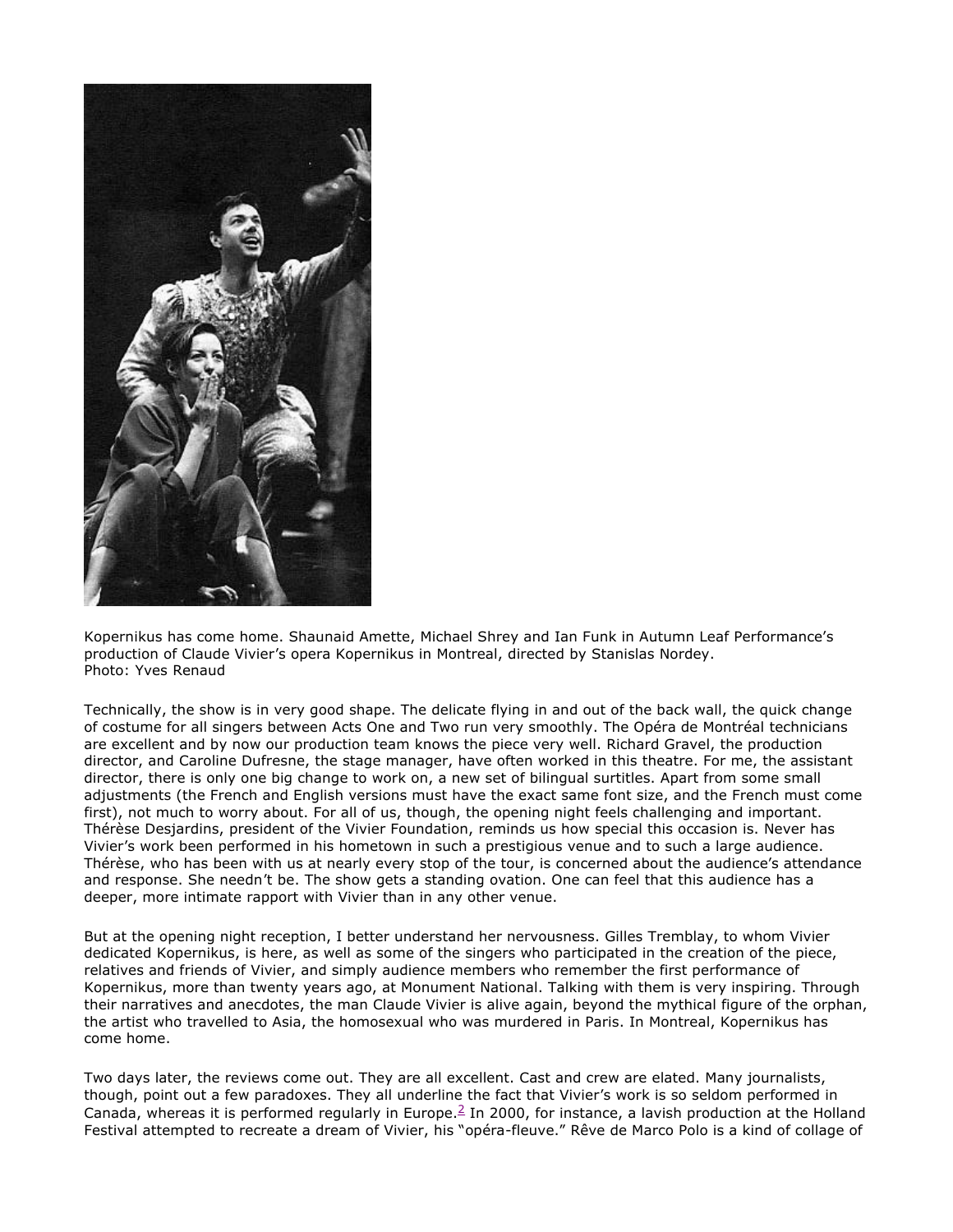many of his vocal pieces, including the one-hour-long Kopernikus. This much-praised production will go to New York in 2002 as part of the Lincoln Centre Summer Festival, but there are no plans to bring it to Canada.

Our production of Kopernikus has a few paradoxes of its own. Nearly all the key players in the artistic team – conductor, director, set and costume designers – are French. Kopernikus should be an ideal piece for any Canadian opera company: it is Canadian and, by opera standards, small. Yet no opera company has ever produced it in this country. The Opéra de Montréal, who presented Kopernikus at Place des Arts, is in fact a relatively minor participant in this project. It was up to a small, independent Toronto-based production company, Autumn Leaf Performance, to take the initiative to produce this work and tour it nationally and internationally. These two facts, the importance of the French participation and the leadership by an independent English-Canadian producer, call for some explanations.

One can only admire first the vision, then the persistence and cleverness, of Thom Sokoloski, Artistic Director of Autumn Leaf Performance, to achieve his goal to produce and perform Kopernikus. His production strategy deserves to be analyzed. For many years now major North American theatre artists, like Robert Wilson or Robert Lepage, have relied heavily on the generous European funding of the arts to develop their work. In the present context of arts funding in Canada, Sokoloski had to go to Europe to produce Kopernikus. Nearly ten years ago, Sokoloski established contact with the French Cultural Attaché in Toronto, who was very interested in raising the profile of French artists in Canada. Sokoloski went to France to meet a number of French artists. He discovered real affinities with Stanislas Nordey, the Artistic Director of an important "Centre Dramatique National," and Pascal Rophé, a former assistant of Pierre Boulez and a conductor specializing in contemporary music. With two major French artists on his team, Sokoloski could count on the financial support of the French Government through one of its powerful agencies, the Association Française d'Action Artistique.



French director Stanislas Nordey made a real ensemble out of a varied group of Canadian singers by inspiring trust and respecting their individualities. Shown here are popular cabaret singer Patricia O'Callaghan and alto Shaunaid Amette. Photo: Yves Renaud

The commitment to Kopernikus of Nordey and Rophé, artists well known in Europe, certainly facilitated the negotiations with two major European festivals, Musica in Strasbourg and the Huddersfield Contemporary Music Festival in England, who decided to present Vivier's opera. At that point, the Canadian Department of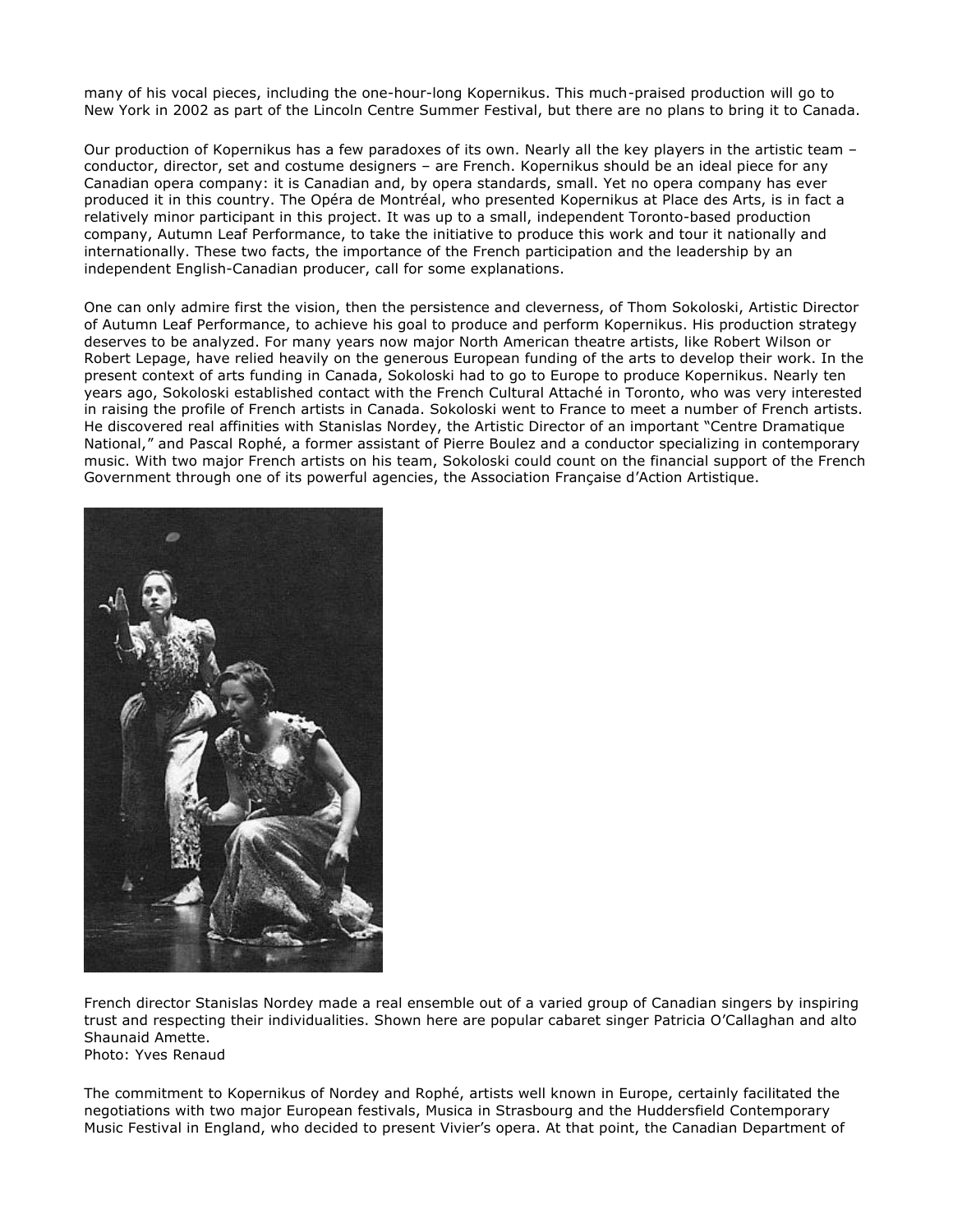Foreign Affairs and International Trade and other Canadian institutions in Europe (Canada House in London, for instance) became supportive of this Canadian product. The European cachet of the production, in turn, probably facilitated bringing Kopernikus back to Canada. The two major Canadian co-producers, the Banff Centre for the Arts and the Opéra de Montréal, were certainly sensitive to the prestige and exposure of being associated with such a project.

Sokoloski's brilliant strategy allowed the production of Kopernikus to happen; yet its complexity generated many formidable challenges for Autumn Leaf Performance. It is easy to imagine the practical problems of managing a production and touring an opera, even a small one, over two continents. The financial costs are substantial, the practical details to be looked after countless. Opera houses engage in international coproduction on a regular basis, but they have the personnel, the expertise and the financial clout to deal with the typical problems of those ventures. At the beginning, Autumn Leaf Performance struggled considerably with those challenges, and the first few weeks of the production were plagued with organizational problems. Opera productions bring together artists from different countries all the time, but most of the participants belong to what can be called "the opera culture." Sokoloski's vision of a Canada/ France co-production meant bringing together from both sides of the Atlantic artists and technicians who knew each other only slightly or not at all, and whose backgrounds were widely different. Conductor Pascal Rophé chose mainly French instrumentalists for the orchestra. Stanislas Nordey, until recently mainly a theatre director, brought with him his long-term collaborators, set designer Emmanuel Clolus and costume designer Raoul Fernandez. The majority of the singers were Canadian but from different musical styles, and the tour production team was predominantly from Quebec. On the first day of rehearsal at the Banff Centre for the Arts, one could really wonder how the cultural and language differences between the Europeans and the Canadians, the French and the Québécois, the Anglophones and the Francophones, were going to be resolved. And, more importantly, how this mixed team of artists and technicians was going to create a production respectful of Vivier's work and of their own identities.

#### **Banff, July 2000**

The first week, Pascal Rophé, the conductor, takes charge of the rehearsals. He is very clear and has an enormous amount of energy. His task is considerable. The score of Kopernikus is challenging and isn't properly edited. Apart from shaping the piece, he also has to make substantial editorial choices. The singers struggle with Vivier's unusual vocal writing and with his libretto, half of it written in an imaginary language. Nordey and his team attend all music rehearsals and absorb all they can. The piece feels very different played live than when heard on CD; the personalities of the performers affect the sense of the music. Pascal guides the singers through the dense score. At this stage, there is no storyline, hardly any character; most of us feel lost. It is very difficult to find points of reference.

The production is very late. On the first day of rehearsal there is neither set nor costume design. Nordey and his team are used to working in that way at the Théâtre Gérard Philipe in St. Denis, where he is the Artistic Director. Here, this is unheard of, and the Banff Centre production team is getting nervous. They are dealing with many other shows for the Banff Summer Festival and can't wait much longer to buy materials and start building the set and costumes. Everybody is working very hard. After the standard six hours of rehearsal, the performers work with the vocal coach, Rosemary Thompson, to learn their parts. Nordey and his team have long design meetings that last until late at night.

The Banff Centre for the Arts is turning out to be the perfect location for this kind of production. All the players are together and are isolated from the rest of the world; all practical needs are taken care of. Kopernikus gets everybody's undivided attention. And when we get out of the rehearsal hall, the views of the Rocky Mountains are breathtaking. For the Parisians the culture shock is intense. They love the place and they hate it.

Soon the issue of the set becomes a major crisis. The French way of doing theatre is very distinct, little known outside France and not so easy to communicate. Canadian theatre technicians are often highly skilled but can forget that their practice has been developed to respond to specific forms of theatre. Those two worlds struggle to communicate. Language itself can be an issue. In any case, by now the deadlines are too tight to buy material and build. The French team is rather calm: Nordey certainly knows of the aesthetics of the "objet trouvé." One evening, John Avery, the Banff Centre Director of Production, Emmanuel Clolus and I as an interpreter go to Calgary to the storage space of the Banff Centre. Big white panels, the legs of the set of Don Giovanni, will be recycled. Painted black, completed with new similar panels, they become the high walls that define the mysterious space in which the opera takes place. We don't know yet that these panels are too big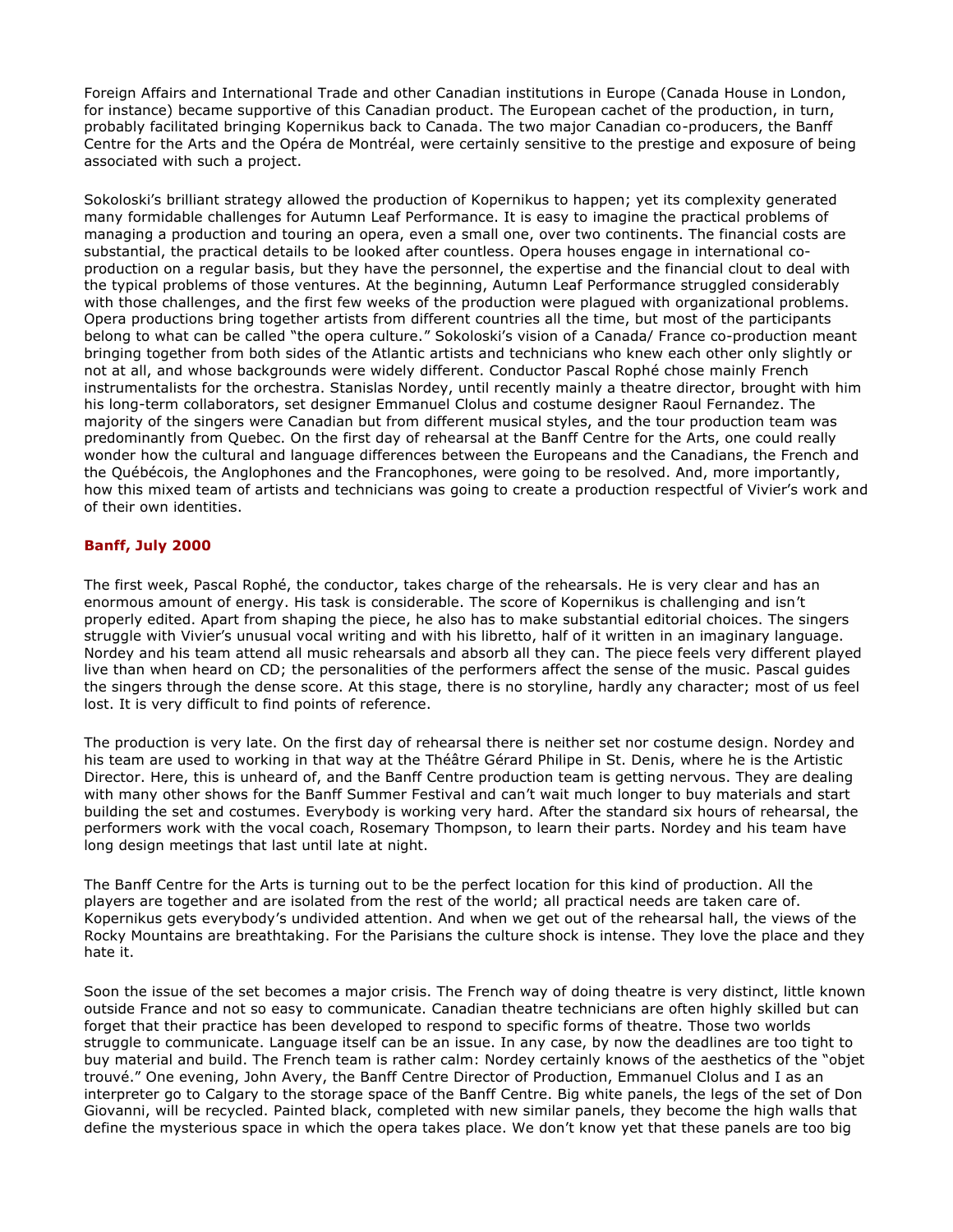to fit standard containers. A new set will have to be built in Europe, adaptable to the various stages where Kopernikus will be performed on tour.



Kopernikus starts with Alice in Wonderland. In the opening scene, shown here, Shaunaid Amette brings a childlike quality to her meeting with a mysterious stranger, Michiel Schrey. She is haunted by the teddy bear she brings on stage and by the other characters' clown costumes. Photo: Donald Lee



The last scene of Kopernikus: Agni and "the friends of her dreams" depart. Photo: Donald Lee

The problems of the tour become a priority and a significant source of tension. A couple of weeks before opening night in Banff, a tour production director, Richard Gravel, and tour lighting director, Martin Gagnon, join our team. Both Québécois, they have worked with Robert Lepage and have the necessary knowledge to tour a show in Europe in a wide variety of conditions. It's great luck that they are available: in Englishspeaking Canada not many people have that kind of expertise.

Fortunately, the rehearsals are going very well. However, Nordey's challenges are considerable. Kopernikus is a difficult piece. He is working in a context that is foreign to him. He has to create a show that can appeal as much to the specialized audience of a contemporary music festival as to the "abonnés" of the Opéra de Montréal, a notoriously conservative lot, fed on a steady diet of Aidas and Toscas. During these six weeks, Nordey manages to create a luminously sensitive show with the material at hand. His first source of inspiration is Vivier's music, as shaped by Pascal Rophé. <sup>3</sup> The two Frenchmen are in deep agreement, the result of a shared culture rather than personal affinities.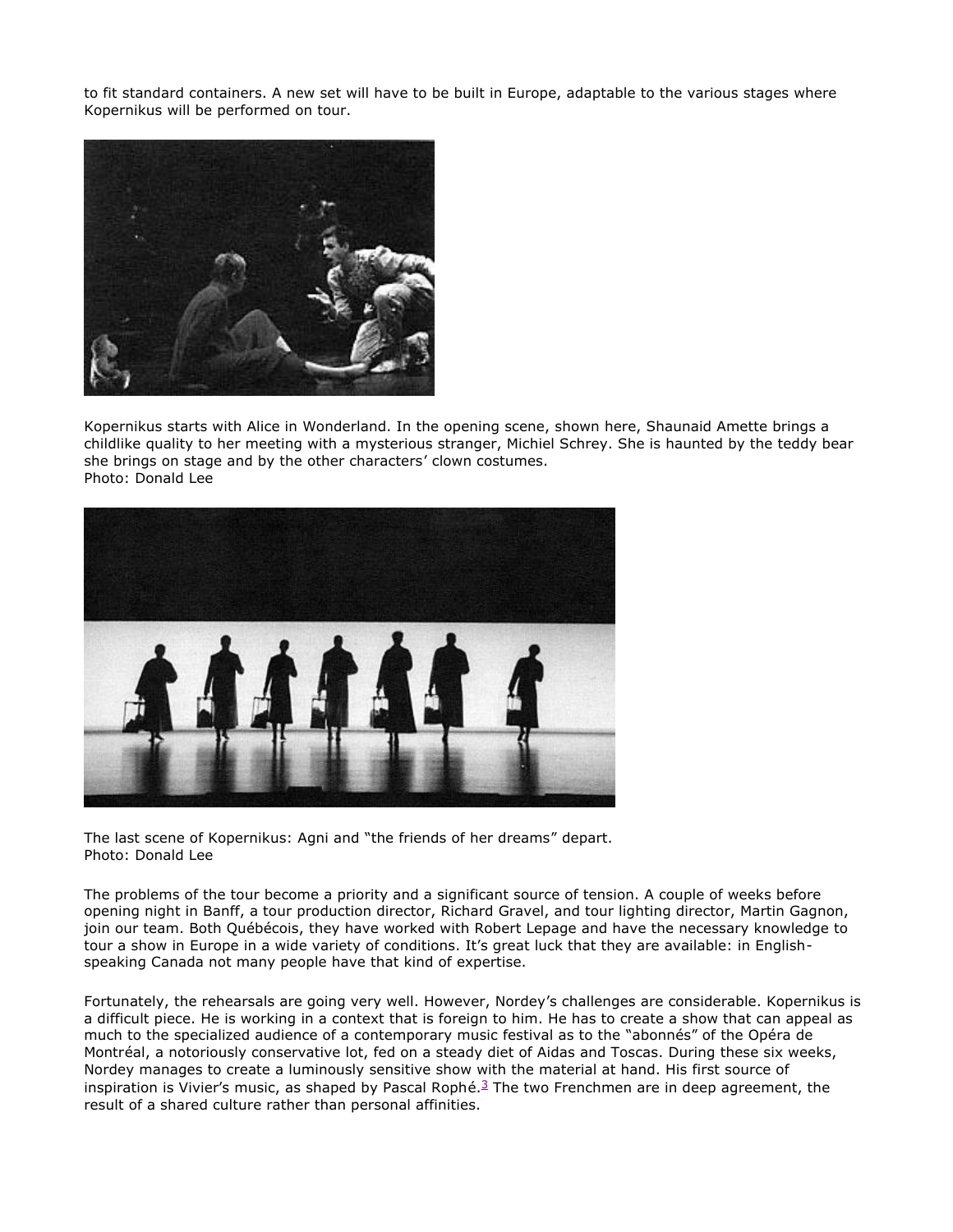The French taste for clarity and elegance serves Vivier's work brilliantly. Rophé works first on the main musical structures of the opera, the ever-changing relationships between the solos and the ensembles, the contrasts in volume and texture of the music. Nordey is very methodical and imaginative at the same time in his approach. He translates into spatial distribution the various sound planes. When the singers are silent, they stand against the upstage wall; when they are singing in an ensemble, they inhabit the middle range of the stage; when they become full characters, they move downstage. In the second act, Nordey imagines a very simple physicalization of the music. The singers sit when they are silent and stand when they are singing. These simple movements shape the whole piece and make the dense score very legible. Truly, the ear sees.

Nordey shows the same receptivity towards the performers as towards the music. He inspires in them a great trust. He has managed to make a team, a real ensemble, out of this varied group of singers. Rather than imposing his vision, he brings out of them the qualities that he is searching for, with a deep respect for their individualities. Within structured movements, he encourages them to explore and improvise. The result is a very organic acting style in which the performers always look comfortable.

Little by little, the show acquires a very distinct, unique personality. For sure one recognizes the "Nordey style," but its physicality is very different from Nordey's shows performed by French actors. In Act One, for instance, there is a short trio for men. Quite spontaneously, the singers devise a kind of Broadway routine for this moment. A fragment of American popular culture finds its way into the cooler, more formal world of the French director. It is indeed a co-production.

The major challenge in Kopernikus for a director comes from its libretto. Vivier summarized it in this way:

*Le personnage central est Agni ; autour d'elle gravitent des êtres mythiques (représentés par les six autres chanteurs) tirés de l'histoire : Lewis Carroll, Merlin, une sorcière, la Reine de la Nuit, un aveugle prophète, un vieux moine, Tristan et Isolde, le Maître des Eaux, Copernic et sa mère. Ces personnages sont peut-être les rêves d'Agni qui l'accompagnent dans son initiation et finalement dans sa dématérialisation.*

*Il n'y a pas à proprement parler d'histoire, mais une suite de scènes faisant évoluer Agni vers la purification totale et lui faisant atteindre l'état de pur esprit. Ce sont les personnages même de ces rêves qui l'initient. (Vivier 95)*

[The central character is Agni; around her gravitate mythical beings taken from history, represented by the six other singers: Lewis Carroll, Merlin, a witch, the Queen of the Night, a blind prophet, an old monk, Tristan and Isolde, the Lord of the Waters, Kopernikus and his mother. Agni perhaps only dreams of these characters as she undergoes her initiation and finally dematerializes.

There is no actual story, but rather a series of scenes, which carries Agni towards total purification and the attainment of a state of pure spirit. In fact she is initiated by the characters of her own dreams!]

Again Nordey, instead of drowning in Vivier's wild imaginary world, shows a great respect for the libretto and follows it literally. He finds, with his designers and the singers, simple ways of embodying Vivier's images.

Kopernikus starts with a long spoken quote from Alice in Wonderland, a letter from Lewis Carroll to the child Alice about death. This initial moment generates a crucial series of images for the rest of the show: the childlike quality of Shaunaid Amette's interpretation of Agni; her childish world, haunted by the teddy bear she brings with her on stage; the clown costumes that the other characters wear; and so on. Simple props and costumes, developed with method and refinement, create a succession of strong images that any audience member anywhere in the world can read and relate to.

Nordey pays much attention to the "legibility" of the show. The surtitles are very important to him. He insists on having them even for a French-speaking audience. They become part of the set, as wide projections on the upstage wall. Similarly, at the beginning of the show and during the short pause between the two acts, relevant quotes of Vivier's writings and one of his early poems, "The Clown," are projected on a scrim. They guide the audience through the show. The success of Kopernikus certainly also depends on Nordey's great desire to communicate with his audiences.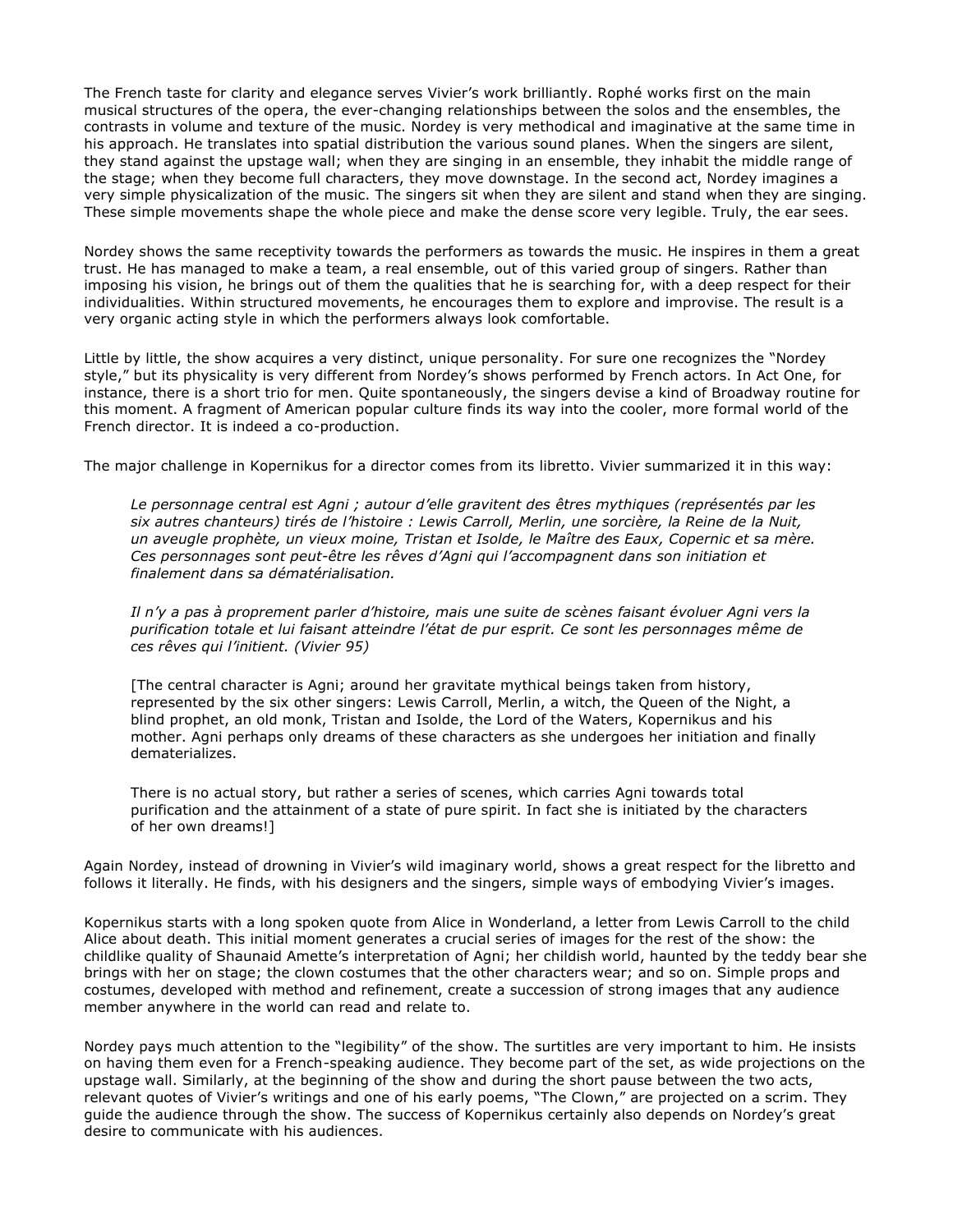Two weeks before opening we move from the rehearsal hall to the stage of the Margaret Greenham Theatre. This will allow Nordey, the cast and the technician to experience performance conditions. By now the show is very strong. Nordey works very closely with the lighting designer, Axel Morgenthaler, to create intensely evocative images. The eight instrumentalists have arrived, four of them from France. The team is now complete.

We finally move to the Eric Harvey Theatre for the final week of rehearsal and a low-key opening night. The experience is slightly surreal. For most of us, a premiere can't really happen in a theatre in the middle of the woods. The stressful opening nights will come later, in Strasbourg, Huddersfield, Montreal or Toronto. In each of those cities the stakes will be high for some of us, and in each of them some substantial adjustment of the show will be necessary. Yet the production will keep its identity because of those intense six weeks at the Banff Centre. There, under the guidance of Nordey and Rophé, each participant made the opera of Claude Vivier her or his own. So that in this diverse group of people, Kopernikus, the child of an orphan, could find a home.

#### **Notes**

1 Kopernikus was performed at the Banff Summer Festival, 16, 18, 19 August 2000; at the Musica Festival, Strasbourg, 29–30 September 2000; at the Huddersfield Contemporary Music Festival, 18 November 2000; at the Opéra de Montréal, 26, 28 April 2001; and at the Macmillan Theatre, Toronto, 21–23 June 2001. Special thanks to John Avery, Thérèse Desjardins, Michiel Schrey, Isabel Soccoja and Thom Sokoloski, who gave me important information needed to write this article.

2 Tamara Bernstein wrote in the National Post that

one of the painful ironies of Canadian culture is that this country's most successful composer is better known abroad than in his homeland. Claude Vivier is a household name in the Netherlands, where a staging of his 1980 opera Kopernikus was a major event at last June's Holland Festival. Just last month, Brussels audiences took in a four-concert series devoted to Vivier's music. And his music crops up regularly in concert programs in Paris, where the composer was murdered in 1983, shortly before his thirty-fifth birthday. But Kopernikus has yet to receive its first professional performance in Toronto.

And the following appeared in Montreal in Le Devoir, 21 April 2001:

Pour deux soirées seulement, l'Opéra de Montréal présente Kopernikus, du compositeur québécois Claude Vivier. Une première à la compagnie, certes, mais aussi, enfin, l'arrivée sur nos scènes "officielles" d'une musique boudée ici, applaudie ailleurs (Tousignant). [For two nights only, the Opéra de Montréal presents Kopernikus, by Quebec composer Claude Vivier. A premiere for the company, certainly, but also the arrival, at last, on the mainstream stage, of a musical work snubbed here, applauded elsewhere.]

3 "When Vivier writes, 'there is no actual story,' the director of the work feels vulnerable, anxious, without guidance. He must therefore adhere to the musical structure of the work, and with the utmost care bring it to life" (Nordey).

#### **Works Cited**

Bernstein, Tamara. "Vivier Knew How to Put Us in Our Place." National Post 26 Apr. 2001: B1.

Nordey, Stanislas. "Statement from the Director." Kopernikus Program. Banff, AB: Banff Arts Festival, 2000.

Tousignant, François. "Curieux détours d'un opéra québécois." Le Devoir 21 Apr. 2001.

Available: www.ledevoir.com/public/client-css/index.jsp?detected'true

Vivier, Claude. "Les écrits de Claude Vivier." Circuit: Revue nord-américain de musique du XXe siècle 2.1–2 (1991): 39–135.